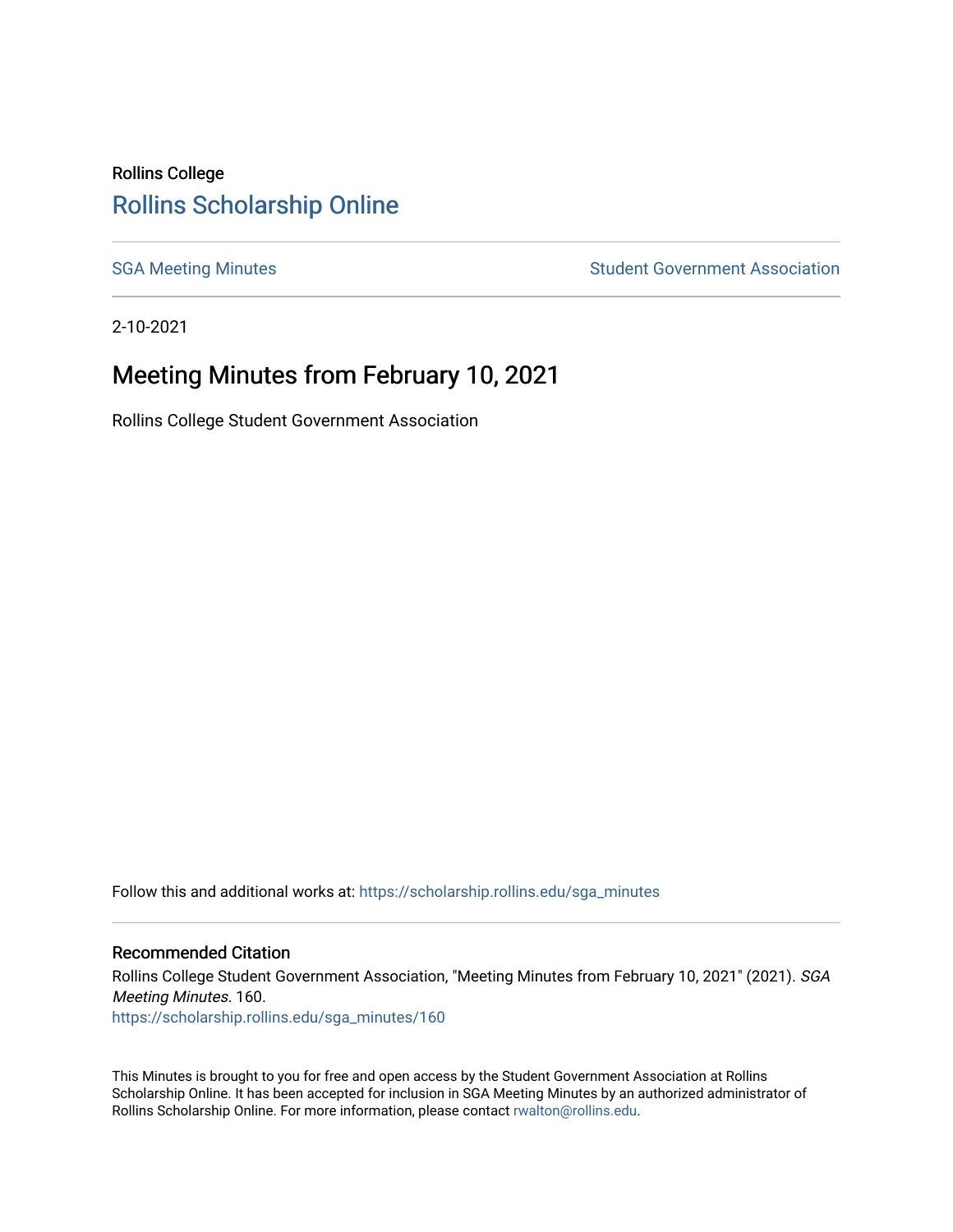

#### **1000 HOLT AVENUE - 2746 WINTER PARK, FL 32789-4499** ROLLINS.EDU - SGA@ROLLINS.EDU

The regular weekly meeting of the Rollins College Student Government Association was held on February  $10<sup>th</sup>$ , 2021, at 7:00pm, at Rollins College via WebEx. The minutes of the previous meeting were read and approved as correct after vote by Senate.

- **I. Call to Order**
- **II. Roll Call**
- **III. Welcome**
- **IV. Approval of Minutes**
	- Approved
- **V. Speakers**
	- None
- **VI. Executive Reports**

#### A. President

- Changes throughout the week in senate
	- Daniel now VP, Omar as President Pro Temp
	- If interested, reach out to Exec. or advisors
	- Kim resigned
	- Even though there are changes, we can still do so much
	- Unite together
	- If you want to talk about anything, Manny is available
		- Office hours to come soon
- Sam Stark Graduation
	- Good news: there will be an in-person graduation
		- There will be guidelines, limitation of family members, etc.
		- Details to be finalized
		- Meeting soon and will update then
	- Not sure of the 2020 graduates, will get back
- B. Vice President
	- Really excited to lead as Vice President
	- Changes to come
		- Working closely between exec and senate
	- Meeting with President yesterday
		- Proposal for a representative to be in the board of trustees
		- Things that exec. is working on
	- Adjourn at 7:45 to join town hall
	- $\bullet$  If you have questions or concerns, reach out about Kim's resignation
- C. Chief Justice
	- 1-2 weeks meeting with committee about elections
		- Prepare the upcoming debate and speeches
- D. Academic Affairs
	- Welcome Daniel and Omar to their new positions
		- o Look forward to working with both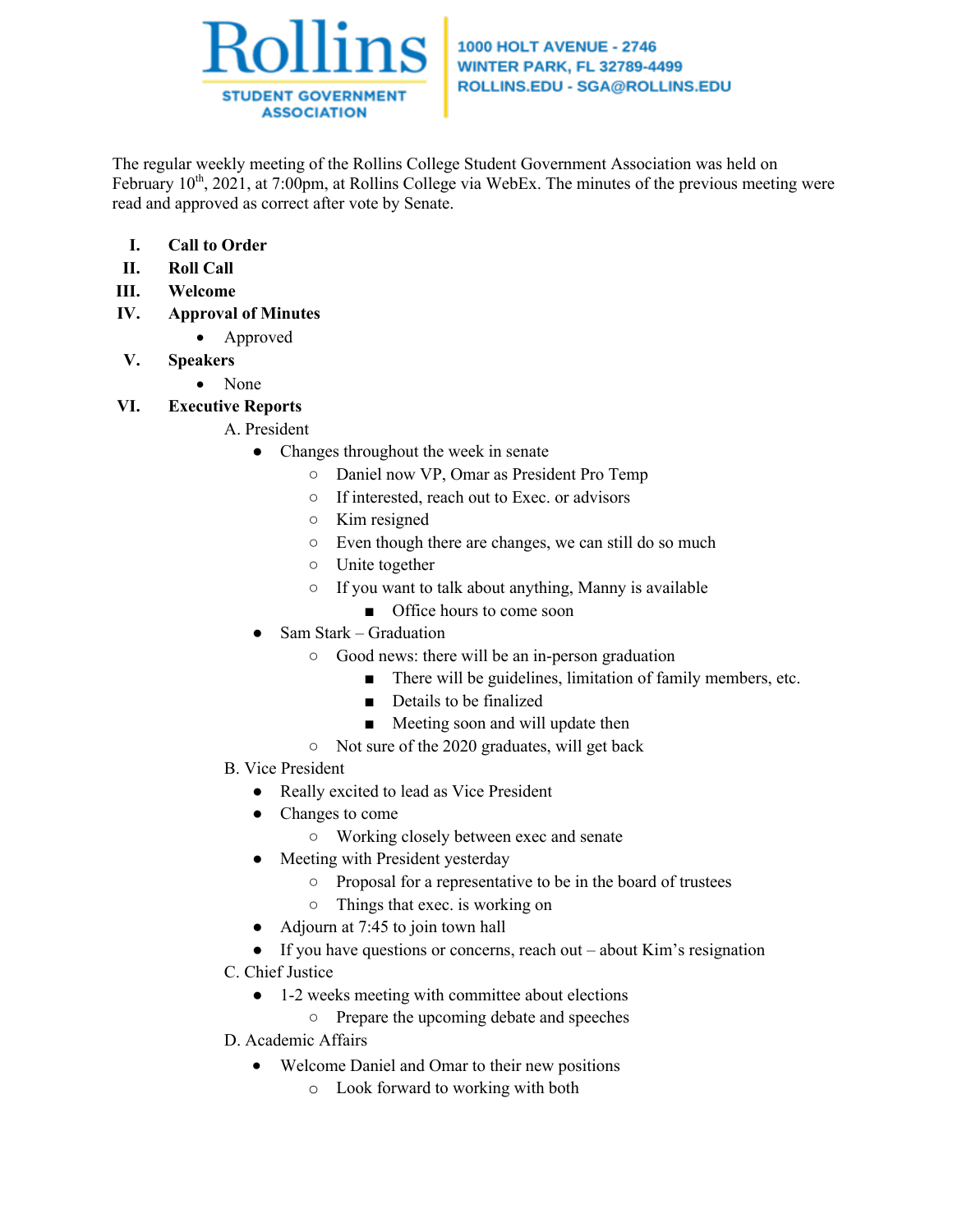- Office hours will be offered soon
	- o To SGA and general public
- Meeting CC
	- o Approved the fall/spring 2021-2022 calendars
		- Mon. Jan  $10^{th}$  start spring semester
		- Added a reading day
	- o Endorsement was made to a change in the registration priority
		- § 10 groups, cohorts instead of credits
		- Voted against, personally
	- o 1. Seniors with petitions to graduate
	- o 2. All other Seniors
	- o 3. Honors, AMP, dual degrees, Bonners (Juniors)
	- o 4. All other Juniors
	- o 5. Honors, AMP, dual degrees, Bonners (Sophomores) + Honors (Freshman)
	- o 6. Sophomore Athletes
	- o 7. All other Sophomores
	- o 8. AMP, dual degree, Bonner (Freshman)
	- o 9. Freshman Athletes
	- o 10. All other Freshmen
- E. Internal Relations
	- No report
- F. Public Relations
	- No report
- G. Events
	- Lip Sync
		- Starting to finalize the details
		- Setting up meetings with organizations
		- Updates hopefully by next senate
- H. Finance
	- No report
- I. Student Life
	- Very happy with communication received
	- Any concerns about anything on campus relating to student life, contact Wisly
		- Wzephir@rollins.edu
- J. Diversity and Inclusion
	- Office hours coming soon
		- Especially if you want to run for Diversity and Inclusion chair next year
		- Nmesbah1@rollins.edu
- K. Attorney General
	- No report
- L. President Pro Tempore
	- Thank everyone for the warm welcome, super excited to work with Exec.!
	- Open-door policy for meetings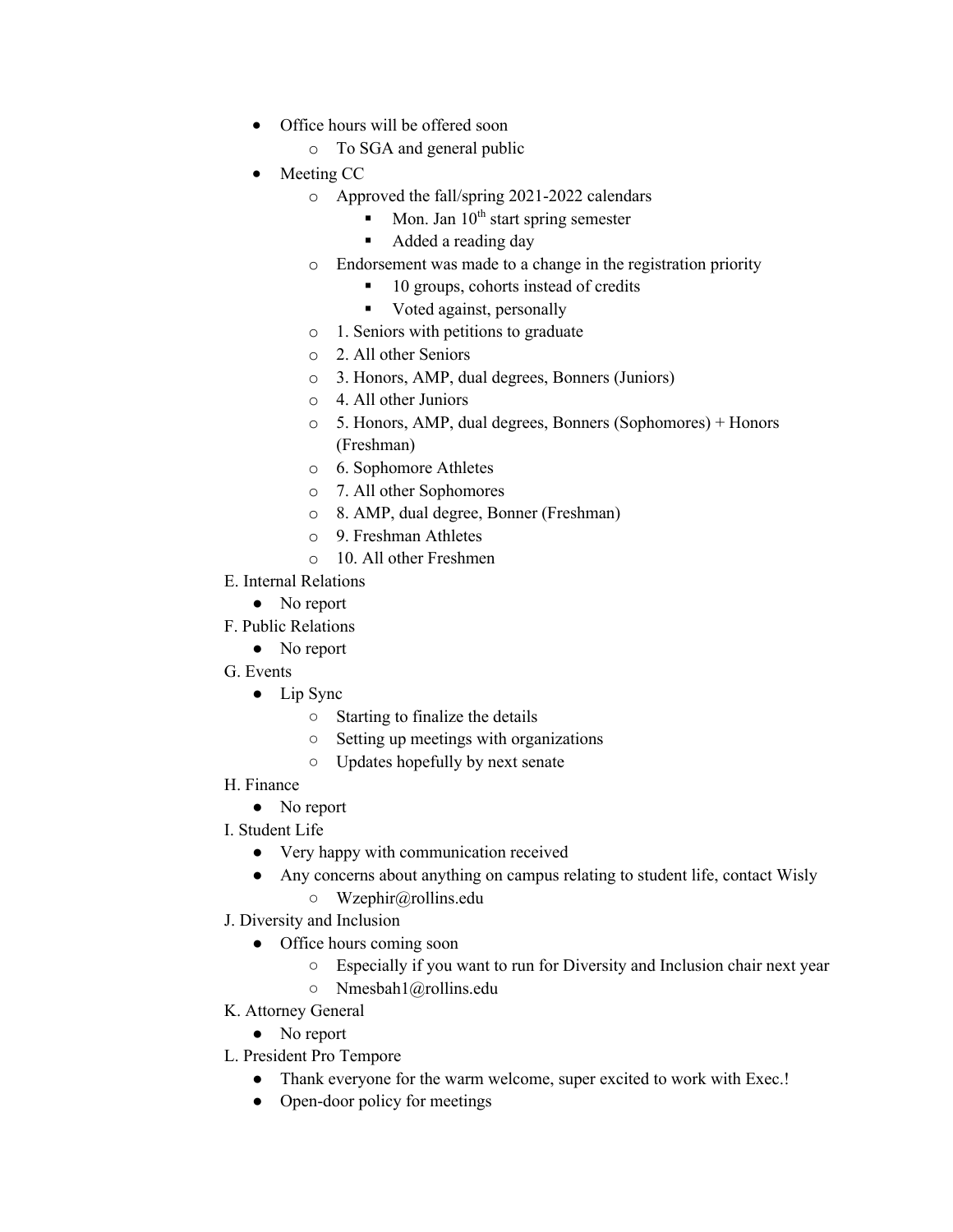- If you ever have a concern or anything, let Omar know
- osadek@rollins.edu
- Office hours to come in the next few weeks

#### M. Advisors

- A lot of senators have expressed interest in more speakers, ice breakers, etc.
	- o We are working on that

#### **VII. Organizational Senator Reports**

- A. Center for Leadership & Community Engagement (CLCE)
	- CLCE Kindness day
		- One week away
		- Many events you can sign up for
		- Really good way to get involved in the community
- B. Center for Career & Life Planning (CCLP)
	- No report
- C. Wellness
	- No report
- D. Accessibility
	- No report
- E. Fraternity & Sorority Life (FSL)
	- No report
- F. Residential Life and Explorations (RLE)
	- Kiersten is transitioning as Finance Chair
	- $\bullet$  Peer mentor applications close March  $1<sup>st</sup>$ !
- G. LGBTQ+ Advocacy
	- Met with Zach
		- Planning a panel for student and faculty
		- March on Feb.26 (5-8pm)
			- Working on that
	- Meeting with Abby Holleran
		- Talking about the march and other events on campus
- H. Student Media
	- Working on Legislation with the student media director
- I. International Affairs
	- Congrats Daniel and Omar
- J. Student Athlete Advisory
	- No report
- K. Sustainability
	- Refer to email sent out to SGA for report
- L. Campus Safety and Security
	- No report
- M. Institutional Advancement
	- No report
- N. Holt Graduate Programs
	- No report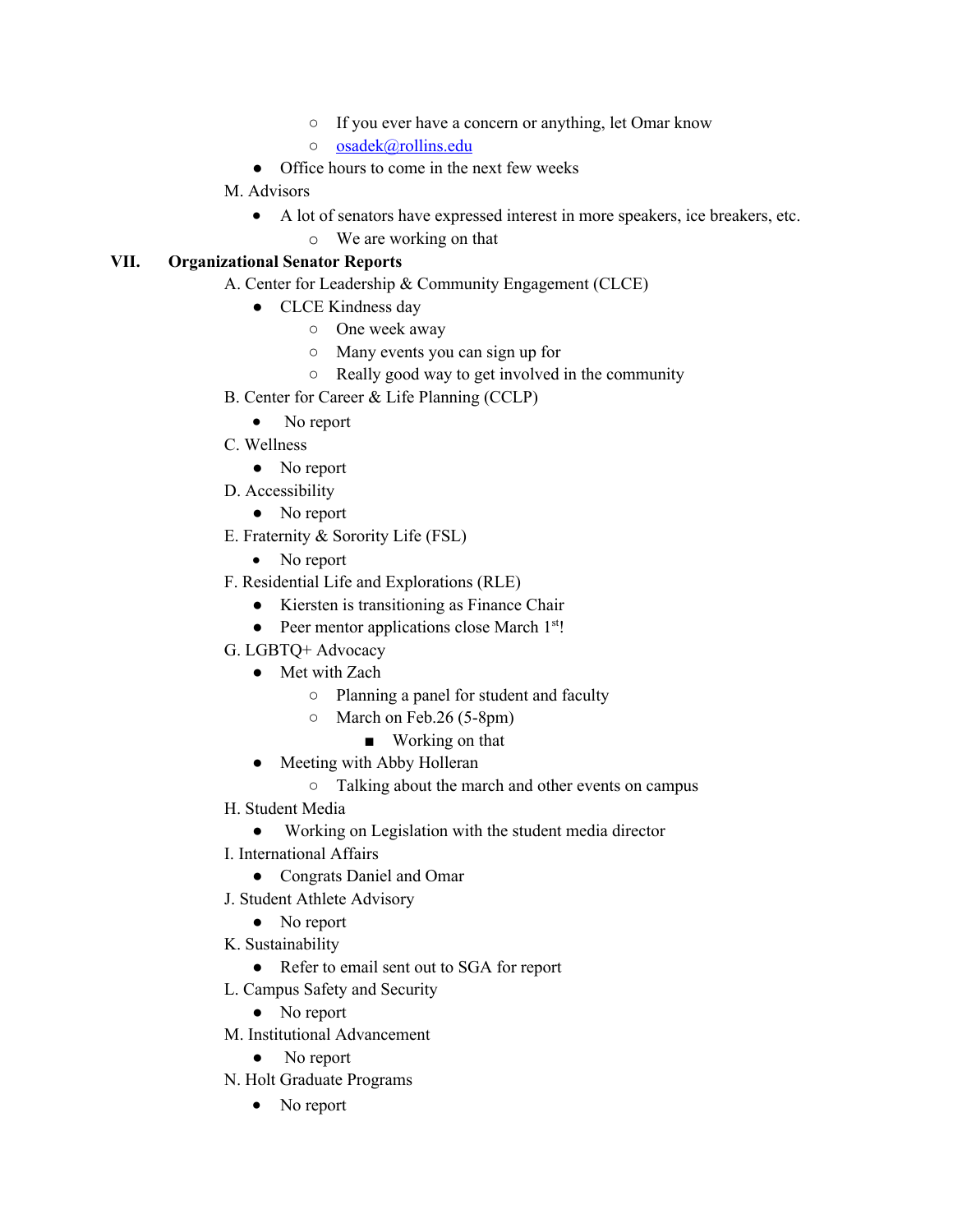- O. External and Competitive Scholarships
	- No report

## **VIII. Ad-hoc Committees**

- Constitutional Revision
	- **i.** Met yesterday for the first time
	- **ii.** Transition in leadership, now Omar is a member
	- **iii.** Brief discussion on ideas
	- **iv.** Vote to approve two aspects:
		- 1. One will be sent out tomorrow, for feedback
		- 2. Campus wide email to go out to all CLA and Holt students for feedback
- COVID Committee
	- **i.** No report
- International Student Representation Committee
	- **i.** Met with Jenifer Ruby
	- **ii.** Survey done to get feedback from international students
		- **1.** Visual representation
		- **2.** Location is yet to be decided
		- **3.** Possibly a student lounge for international student specifically
	- **iii.** Ready to bring it up with Dean Hayner

### **IX. Open Forum**

- Dining Room
	- o As mentioned last week, the lunch time at CC concern (overcrowded)
	- o Not respecting the CDC guidelines
	- o Had a meeting with the head of the cafeteria, great meeting
		- No solution was reached
		- Another meeting to come with people from student coordination
		- Working on more solutions to help people feel more comfortable
	- o If you have anything for Wisly to mention during that meeting, contact him
- BSU/SGA T-Shirt Collaboration
	- o Last week at a meeting, Manny brought up a possibility of a collaboration
	- o Status: t-shirts are in progress, but through foxfunds to be available to the community, not sold
		- Designs were sent, collaboration in progress

### **X. Old Business**

- Remaining Senator Positions
	- **i.** Junior Class Senator
		- **1.** No nominees
	- **ii.** Holt Senator
		- **1.** No nominees

#### **XI. New Business**

- Parliamentarian Election
	- **i.** Nominees: Dexter Hargrett
	- **ii.** Result: Elected